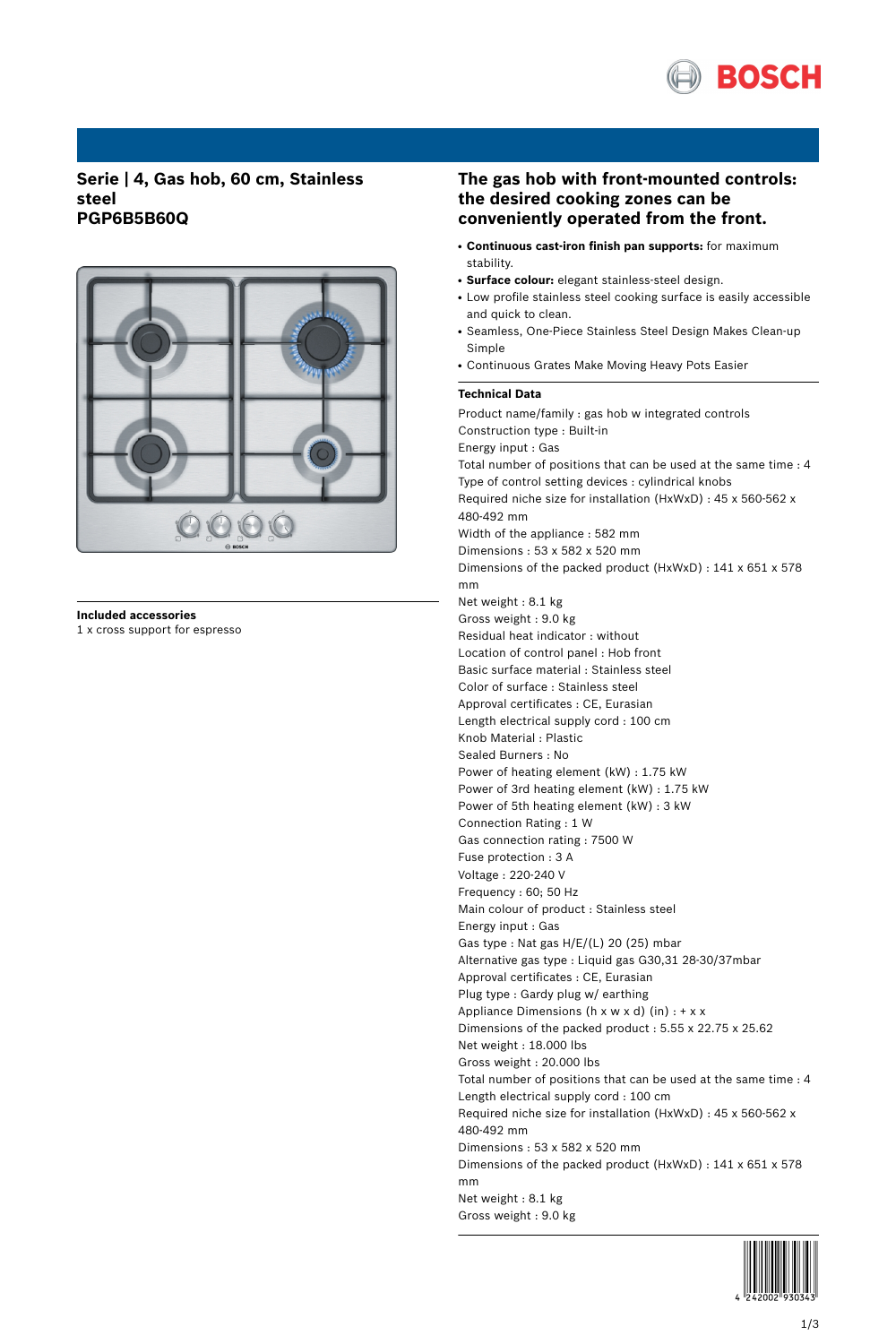

**Serie | 4, Gas hob, 60 cm, Stainless steel PGP6B5B60Q**

**The gas hob with front-mounted controls: the desired cooking zones can be conveniently operated from the front.**

### **Design:**

- Stainless steel

#### **Comfort:**

- Cylindrical knobs
- 1 Hand ignition
- Cast iron finish pan support with rubber feet

#### **Power and size:**

- <sup>4</sup> Gas burners
- <sup>1</sup> rapid, <sup>2</sup> standard, <sup>1</sup> economy burner
- Left rear: Standard burner up to 1.75 KW (depending on gas type)
- Right rear: Rapid burner up to <sup>3</sup> KW (depending on gas type)
- Left front: Standard burner up to 1.75 KW (depending on gas type)
- Right front: Economy burner up to <sup>1</sup> KW (depending on gas type)

#### **Environment+safety:**

- Flame failure safety device
- Preset for natural gas (20mbar). Also usable for NG H/E 20mbar, E+ 20/25mbar

Liquid gas G30,31 28-30/37mbar. For the use of these gas types nozzles need to be changed. Please check if the required nozzles are included (see Accessories).

### **Measurements:**

- Power cord length 1m with plug

#### **Accessories**

- Nozzle set for Liquid gas nozzles (28-30/37mbar) included. Nozzles for all other gas types can be ordered via the customer service.